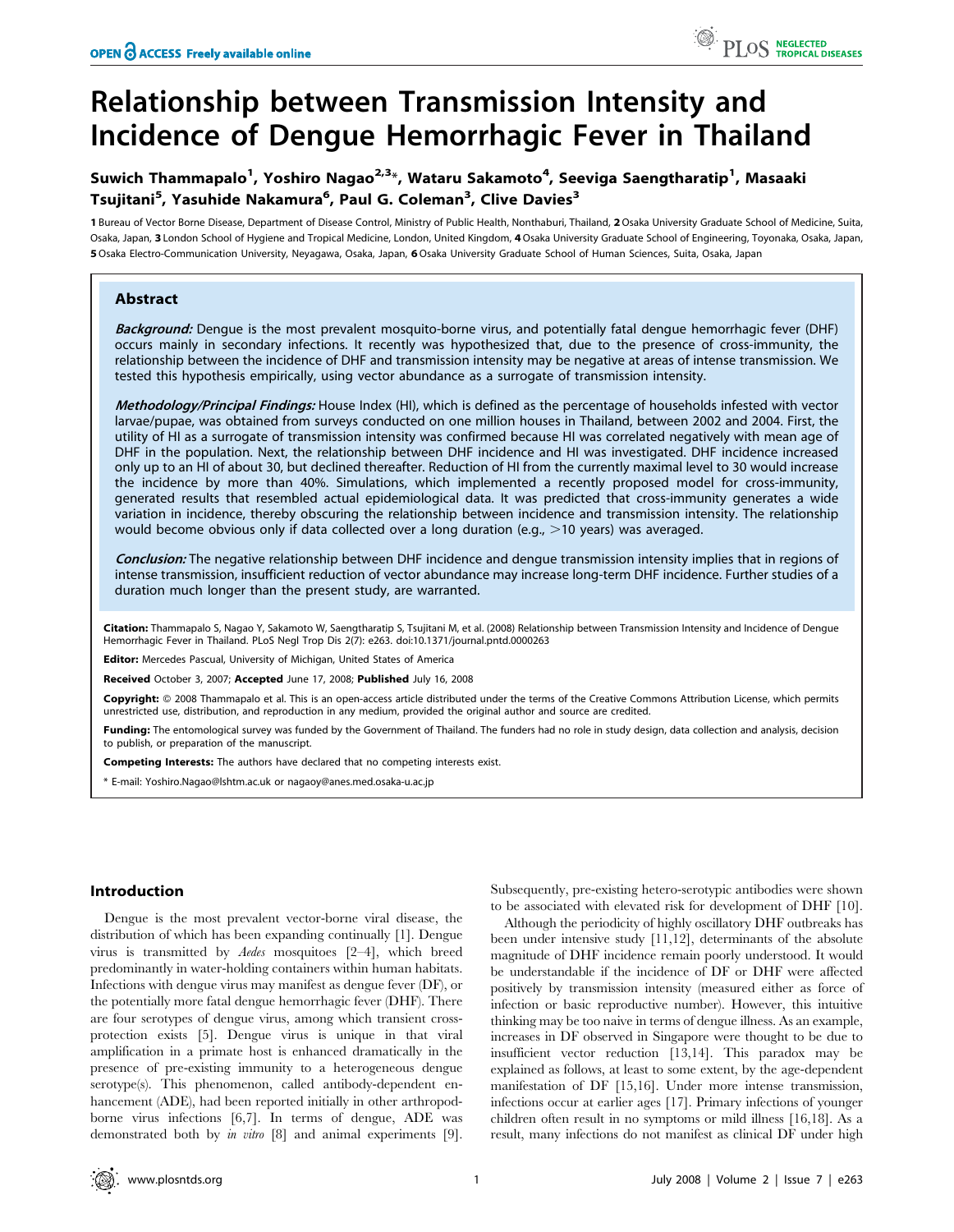### Author Summary

An infection with dengue virus may lead to dengue hemorrhagic fever (DHF), a dangerous illness. There is no approved vaccine for this most prevalent mosquito-borne virus, which infects tens of millions (or more) people annually. Therefore, health authorities have been putting an emphasis on reduction of vector mosquitoes, genus Aedes. However, a new mathematical hypothesis predicted, quite paradoxically, that reducing Aedes mosquitoes in highly endemic countries may ''increase'' the incidence of DHF. To test this hypothesis based upon actual data, we compared DHF incidence collected from each of 1,000 districts in Thailand to data of Aedes abundance, which was obtained by surveying one million households. This analysis showed that reducing Aedes abundance from the highest level in Thailand to a moderate level would increase the incidence by more than 40%. In addition, we developed computer simulation software based upon the above hypothesis. The simulation predicted that epidemiological studies should be continued for a very long duration, preferably over a decade, to clearly detect such a paradoxical relationship between Aedes abundance and incidence of DHF. Such long-term studies are necessary, especially because tremendous efforts and resources have been (and perhaps will be) spent on combating Aedes.

transmission intensity, and consequently, the incidence of DF decreases. This state of low incidence of clinical illness under intense transmission is known as ''endemic stability'' [15].

In contrast to DF, children seemed to be more prone to manifest DHF than are adults [19–21]. However, these studies, which did not fully consider the immunological status of the hosts, cannot be compared easily. This lack of reliable information about agedependency in the manifestation of DHF has made it difficult to predict whether endemic stability occurs for DHF. On the other hand, a mathematical model recently predicted that, due to the presence of transient cross-serotype immunity, the incidence of DHF and transmission intensity will be correlated negatively at high transmission intensities [22]. This model hypothesized that a cross-protected individual will be seroconverted to an infecting viral serotype, while he/she is protected from manifesting severe illness. Under this assumption, which is consistent with results from experiments on monkeys [23], the individual would acquire immunity to nearly all serotypes while being cross-protected from clinical illness, at very intense transmission. As a result, the incidence of DHF could be correlated negatively to transmission intensity at areas of intense transmission, while the correlation is positive only at low levels of transmission. In the present study, such a complex correlation structure mixed with positive and negative correlations will be called ''non-monotonic'', hereafter. To the contrary, correlation structure, which is simply either positive or negative, is referred to as ''monotonic''.

The present study aims to provide an empirical example of this non-monotonic relationship between the incidence of DHF and transmission intensity, with transmission intensity represented by vector abundance. Vector abundance is one of the major determinants for transmission intensity of a vector-borne disease [24]. Accordingly, the WHO recommends that vector abundance be quantified in regions highly infested with Aedes through breeding site surveys and/or adult mosquito collections [25]. In developing countries, breeding site survey is preferred over mosquito collection, since the former is less labor-intensive. These surveys measure the number of houses or water containers infested by Aedes larvae/pupae through standard larval indices, such as House index (HI) and Breteau index (BI). HI is defined as the percentage of all surveyed houses in which Aedes larvae or pupae are present, while BI represents the number of infested containers in 100 houses. BI was shown to be relatively sensitive in predicting transmission [26]. Since HI and BI are strongly positively correlated [26], HI also may reflect transmission intensity to some extent. Although the absolute number of pupae is thought to reflect transmission intensity more directly than do larval indices [27–29], Southeast Asian households often possess many large water containers [30], that are irregularly shaped and partially sealed, making it difficult to obtain precise estimates of the absolute number of pupae. For this reason, absolute pupal counts have not been used in large-scale surveys in Thailand.

Here, we describe the empirical relationship between DHF incidence and transmission intensity, as represented by HI. The age-specific structure of this relationship also was characterized to support findings obtained for the entire population. The epidemiological characteristics of DHF were compared with predictions made by simulation of an individual-based model based upon the above mentioned mathematical modelling study. Our findings have major implications for future epidemiological surveys and dengue control programs.

### Methods

## Aedes survey

In Thailand, the highest incidence of DHF occurs between June and August. Hence, entomological surveys mainly are conducted in the pre-epidemic season  $(e.g.,$  April), with the assumption that vector abundance in this season will serve as an indicator of disease incidence later in the year. Between 2002 and 2004, a large-scale national Aedes survey was conducted in all 914 districts of Thailand. The survey was intended partly for community education and was implemented by investigators dispatched from 302 vector control units and community volunteers, under the supervision of the five regional vector-borne disease control offices. The administrative central village or municipality of each sub-district was surveyed because of their accessibility. A total of 40 houses were visited in each village/municipality. Prior appointments with the residents were not made, so that the residents did not clean their houses in advance. This design, taken with incomplete house registry in rural areas, made genuine randomization impossible. Surveys were conducted in April of each year, with 9,483 villages surveyed in 2002, 9,763 in 2003, and 7,482 in 2004. The HI values were averaged for each district for comparison with district-level DHF data. The average population of a district in Thailand is 67,500.

#### Epidemiological data

The Bureau of Epidemiology, Ministry of Public Health, provided the annual number of cases of DHF (including Dengue Shock Syndrome) in nine age categories (0–4, 5–9, 10–14, 15–24, 25–34, 35–44, 45–54, 55–64,  $\geq 65$  years) for each district, for the years between 1994 and 2004. Age-stratified population data, based upon five yearly censuses/surveys and yearly projections, were obtained from the National Statistics Office of Thailand (http://www.nso.th.go) to calculate DHF incidence. The incidence of DHF in an entire district population was adjusted to the national age-population structure of 2000 by using the Direct Method, to eliminate possible interference by the heterogeneity in demographic structure. The mean age of DHF cases was calculated as the average of the mid-point of the different age categories (2.5, 7.5, 12.5, 20, 30, 40, 50, 60, and 75 years) weighted by the number of cases in each category.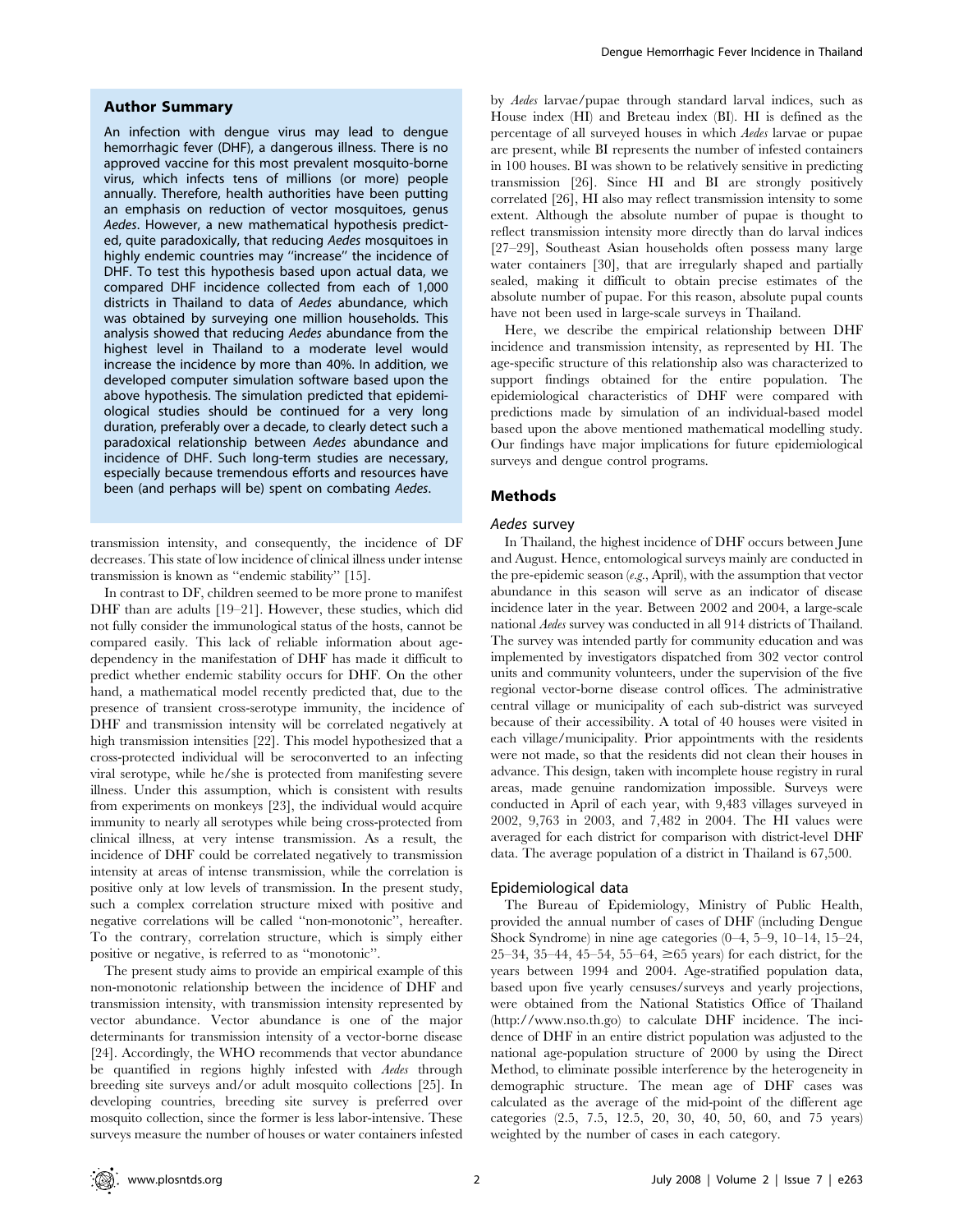## Statistical methods

Subsequent statistical analyses were performed using R 2.6.2 and Stata 9.2. We used non-parametric statistical methods, Spearman's rank correlation analysis and the generalized additive model (GAM), so that analyses did not have to assume any fixed distribution a priori. Akaike's Information Criteria (AIC) inversely represented the goodness of fit, or predictability, for a regression model obtained from GAM [31]. Deviance around the prediction also was presented, although this measurement is not adjusted for degree of freedom  $(df)$  used in a regression model.

## Analysis of relationship between DHF mean age and HI

To ensure that HI could be used as a reliable surrogate of transmission intensity, we compared the mean age of DHF cases to HI using rank correlation analysis. A high mean age of DHF cases was used as an indicator of low transmission intensity, because the mean age of infected individuals generally is negatively correlated with the transmission intensity of an acute infectious disease [17]. Since each district was surveyed three times (2002, 2003, and 2004), the possible bias from this repeated measurement was adjusted by simply aggregating records from three years for each district. Among the all 914 districts, this analysis incorporated 909 districts that reported at least one case of DHF between 2002 and 2004.

## Analysis of the relationship between DHF incidence and HI

We examined the quantitative relationship between incidence of DHF and HI using GAM. Logarithm was used as the link function. First, we tested this relationship by incorporating only HI as the independent variable (univariate analysis). Then, we adjusted for possible confounding by socioeconomic and climatic variables. Socioeconomic factors may affect reported incidence in diverse fashions. For example, incidence may be biased by (a) the prevalence of health offices, which are responsible for DHF case reporting in each district. Abundance of breeding places is affected by local water storage practices (reviewed by [32]). Our analysis incorporated the following socioeconomic factors that were reported to be associated with dengue transmission intensity [33]: (b) per capita number of public large water wells, (c) that of public small wells, (d) that of private small wells, (e) annual birth rate per 1,000 individuals, (f) proportion of households owning land, and (g) proportion of villages in which high schools are present. These seven socioeconomic variables (a–f), censused every other year, were obtained from the Information Processing Centre of Thammasat University, Bangkok, and were interpolated linearly to the intervening years. On the other hand, dengue transmission intensity is influenced by climatic factors as well. Temperature affects critically the rate of viral amplification in mosquitoes [34]. In addition, extremely high or low temperatures are rate-determining factors for the growth and survival of mosquitoes [35]. Atmospheric vapor pressure is known to affect dengue transmission [36]. Aridity, which is likely to reflect the scarcity of underground water, may be associated with increased use of household water containers. To adjust for these possible confounders, the following climatic variables were obtained from the University Cooperation for Atmospheric Research [37]: (a) temperature averaged between January and February, the coolest months in Thailand ("winter temperature", °C), (b) temperature averaged between April and May, the hottest months (''summer temperature",  $°C$ ), (c) average vapor pressure (AVP, hPa), and (d) average pan evapo-transpiration (APET, mm/day). These climatic variables were obtained from 89 weather stations in Thailand and its adjacent countries, averaged for each year, and interpolated to the geographic centroid of each district by using Inverse Distance Weighting method. We confirmed that multiple interpolation methods generated comparative results, perhaps because these weather stations constituted a sufficiently exhaustive dataset [38].

Collectively, these socioeconomic/climatic variables were averaged for the period for which the dependent variable, incidence, was averaged. We enrolled districts from which socioeconomic and climatic variables have been available from 1994 to 2004. Consequently, 785 districts were enrolled. This dataset (incidence linked with covariates) is available on request from the corresponding author. Multivariate analyses were conducted using the following procedure. First, HI and all socioeconomic/climatic factors were incorporated as independent variables, with  $df$  of each variable set to 2. Next, independent variables that remained significant  $(P<0.05)$  in a stepwise elimination procedure were selected, generating the "smallest regression model for  $df = 2$ ". Finally, df of each of the remaining six variables was replaced with  $df = 3$ , generating  $2^6$  combinations of df. Among these, the combination that exhibited the smallest AIC was adopted as the ''final regression model''.

#### Age-stratified analysis of DHF incidence and HI

The relationship between DHF incidence and HI was examined within different age classes for which original age categories were aggregated into the following three age classes: 0–4, 5–24, and  $\geq$ 25 years. GAM was applied similarly to these age-class specific incidences.

## Simulation

We employed computer simulations to see whether (and to what extent) the observed epidemiological pattern could be explained based upon a theoretical framework. The assumption of the above



Figure 1. Relationship between mean age of Dengue Hemorrhagic Fever (DHF) cases and House Index in Thailand, averaged between 2002–2004. Each point corresponds to one district in this and subsequent figures. doi:10.1371/journal.pntd.0000263.g001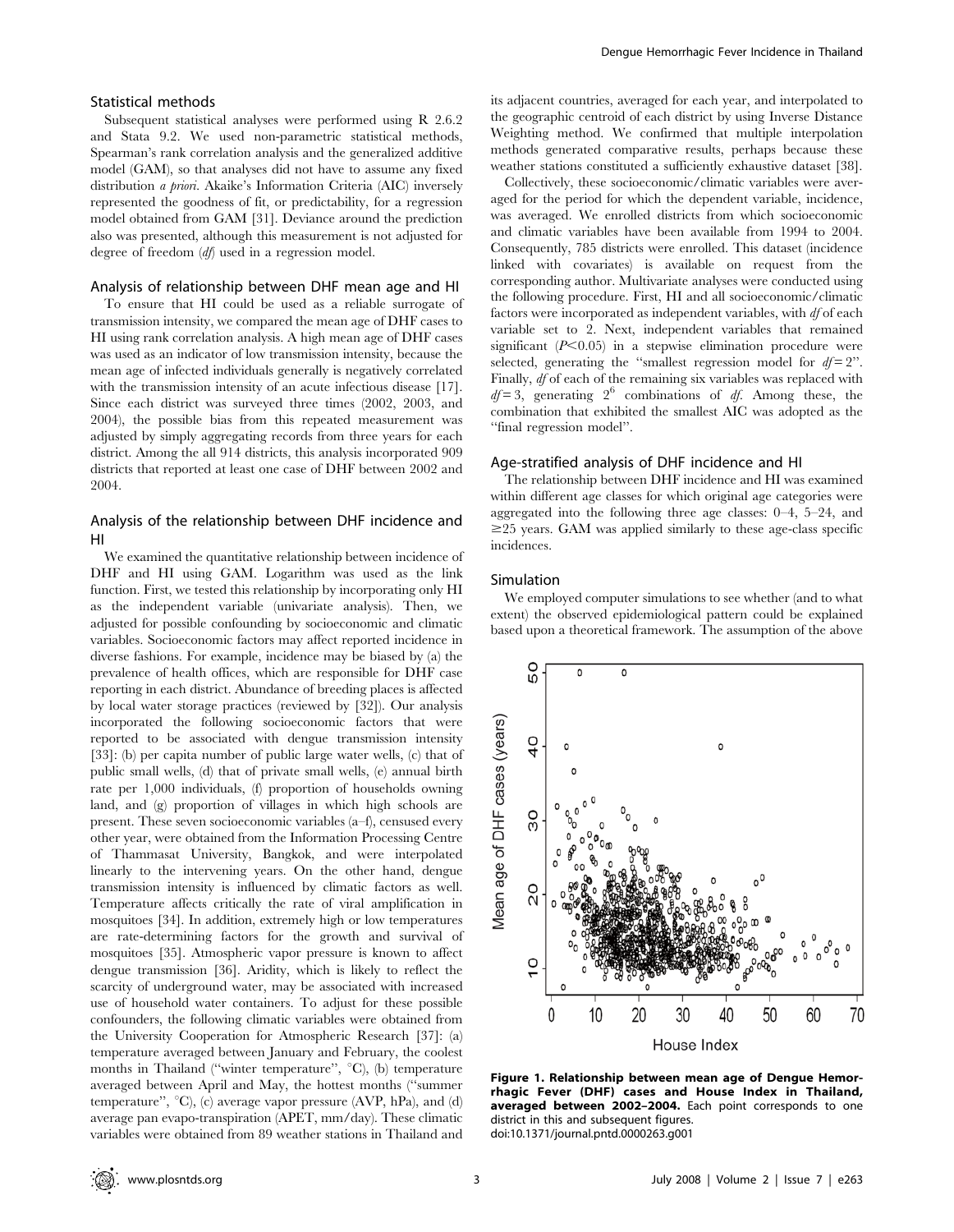Table 1. Contribution of vector abundance and socioeconomic/climatic factors in explaining log incidence of Dengue Hemorrhagic Fever averaged between 2002 and 2004, revealed by generalized additive model (GAM).

| $\sim$<br>M<br>۰. |
|-------------------|
|-------------------|

| 1. univariate regression model ( $df^{\dagger} = 2$ ) |                                    |                                        |                                      |
|-------------------------------------------------------|------------------------------------|----------------------------------------|--------------------------------------|
| Variable                                              |                                    | $P$ values                             |                                      |
| House Index                                           | 0.006                              |                                        |                                      |
| Deviance                                              | 2,092,809                          |                                        |                                      |
| AIC <sup>#</sup>                                      | 8,428                              |                                        |                                      |
| 2. multivariate regression model                      |                                    |                                        |                                      |
|                                                       | full regression model for $df = 2$ | smallest regression model for $df = 2$ | final regression model with mixed df |
| variables <sup>§</sup>                                |                                    | $P$ values                             |                                      |
| House Index                                           | 0.028                              | 0.035                                  | $0.031$ (df = 2)                     |
| APET                                                  | < 0.001                            | < 0.001                                | $< 0.001$ (df = 2)                   |
| winter temperature                                    | < 0.001                            | < 0.001                                | $< 0.001$ (df = 2)                   |
| summer temperature                                    | 0.003                              | < 0.001                                | $< 0.001$ (df = 2)                   |
| public large wells                                    | 0.004                              | < 0.001                                | $< 0.001$ (df = 3)                   |
| birth rate                                            | < 0.001                            | < 0.001                                | $< 0.001$ (df = 2)                   |
| <b>AVP</b>                                            | 0.651                              |                                        |                                      |
| health stations                                       | 0.468                              |                                        |                                      |
| high schools                                          | 0.301                              |                                        |                                      |
| public small wells                                    | 0.846                              |                                        |                                      |
| private small wells                                   | 0.401                              |                                        |                                      |
| land ownership                                        | 0.714                              |                                        |                                      |
| Deviance                                              | 1,558,853                          | 1,572,931                              | 1,566,715                            |
| <b>AIC</b>                                            | 8,240                              | 8,224                                  | 8,223                                |

 $^{\dagger}$  df: degree of freedom;  $^{\ddagger}$  Akaike's Information Criterion;  $^{\textrm{\text{S}}}$  AVP: average vapor pressure (hPa); APET: average pan evapo-transpiration (mm/day). Socioeconomic variables are defined in the text.

doi:10.1371/journal.pntd.0000263.t001

mentioned mathematical model was expressed equivalently by an individual-based model (see Protocol S1, Section I). This model is summarized as follows. The cross-protective period was assumed to be of a fixed duration (" $C$ " years). Inoculation by a virus, which occurred during this cross-protective period, does not develop into DHF, but induces seroconversion. As the cross-protective period expires, the individual is predisposed to the risk of manifesting DHF in a subsequent inoculation by a secondary (or later) serotype. An individual could manifest DHF after secondary, tertiary or quaternary infections.

In addition, this individual-based model can incorporate the age-dependency in the probability to manifest DHF (categorical parameter "A", defined in Figure S1B in Protocol S1). Transmission intensity is represented by basic reproductive number  $(R_0)$  of dengue virus. The present study parameterized simulations with the following three scenarios. (I) Cross-immunity scenario: the duration of cross-serotype protection (" $C$ ") was set to two years, while the probability to manifest DHF was assumed to be independent of age  $(A=0)$ . We selected this duration of crossimmunity based upon the results of sensitivity analysis (see Protocol S1). (II) Age-dependency scenario: the probability to manifest DHF in secondary or later infections was assumed to increase in accordance with the age of the individual  $(A = 2)$ , while no cross-immunity was assumed  $(C=0)$ . (III) Control scenario: no cross-immunity or age-dependency was assumed  $(C=0, A=0)$ . R<sub>0</sub> was selected by extrapolating the mean age of DHF obtained between 2002 and 2004 from each of the 785 districts, through the relationship between  $R_0$  and mean age of DHF (Figure S6 in

Protocol S1). This set of  $R_0$  values was used as the input for all three scenarios. Each simulation was run for 150 years.

## Comparison of predictability between simulations and actual incidence

At different durations for averaging  $(W)$ , the goodness of fit was compared between the statistical models that explained the incidence in simulations versus those that explained the actual incidence. Incidences of DHF generated from simulations were averaged from the last W years  $[W=3, 4 \dots 40]$  (for example, 148th, 149th and 150th years were averaged for  $W = 3$ ). Subsequently, the averaged incidence was regressed against  $R_0$ using GAM.

On the other hand, actual incidences were averaged for the recent W years  $[W=3, 4, \ldots, 11]$  (for example,  $W=3$  corresponds to 2002–2004;  $W = 11$  corresponds to 1994–2004). Then, the averaged actual incidence was regressed against HI obtained from the 2002–2004 survey, and socioeconomic/climatic variables averaged for the recent W years.

## Results

## Relationship between mean age of DHF and HI

The national-level mean age of DHF cases was 16 years during 2002 to 2004. The mean HI recorded each April during 2002 to 2004 was 23. As shown in Figure 1, the mean age was negatively correlated with HI at the district level (Spearman's  $R = -0.35$ ,  $P<0.0001$ , N = 909).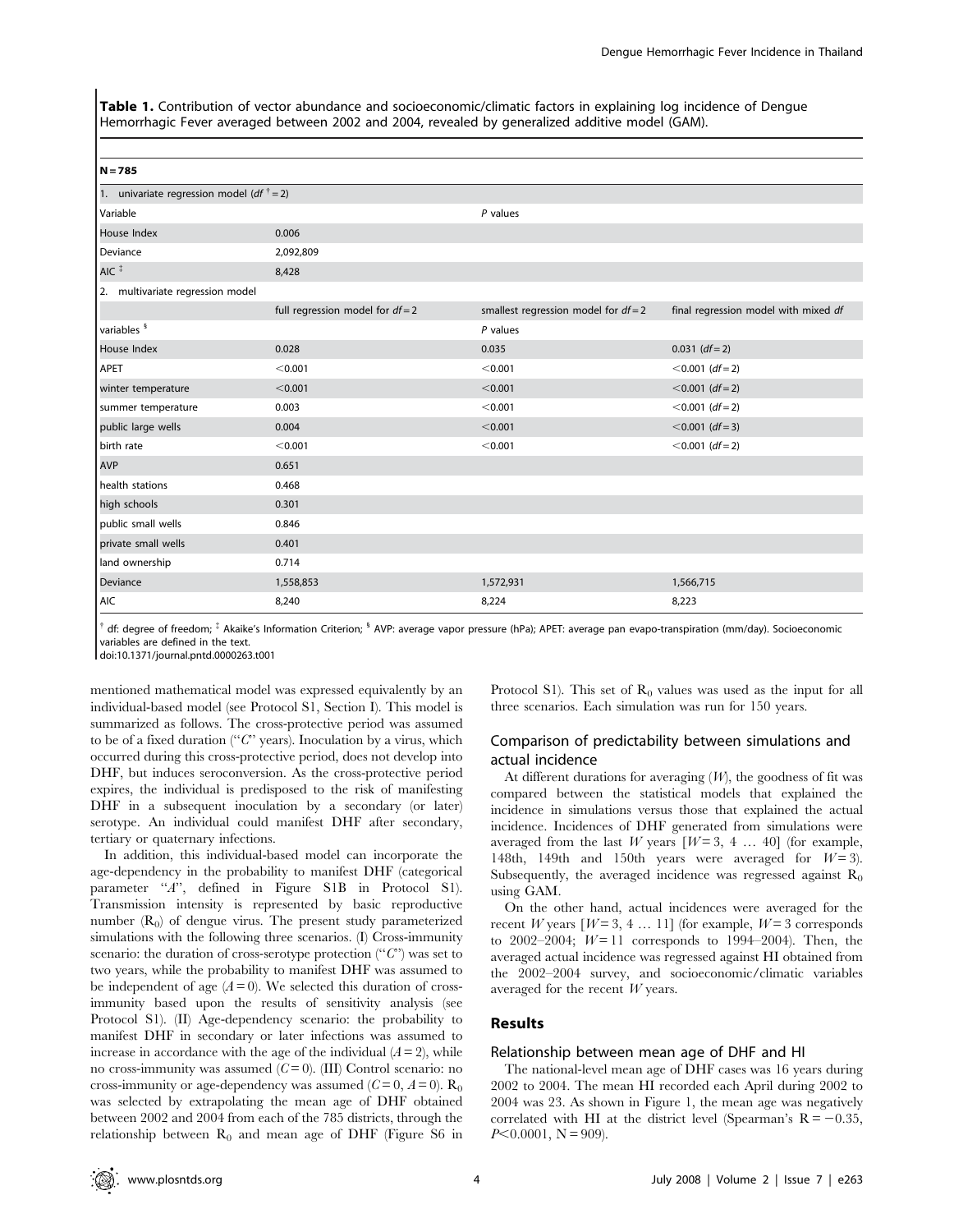

## House Index

Figure 2. Relationship between DHF incidence and House Index, observed between 2002 and 2004 in Thailand. The annual incidence of DHF (per 100,000 individuals) averaged between 2002 and 2004 is plotted against House Index in the entire population (A, B), at 0–4 years (C), 5– 24 years (D), and  $\geq$ 25 years (E). Y-axis is original scale (A) or log scale (B–E). The lines correspond to the univariate regression model presented in Table 1 for the entire population, and in Table 2 for the age-stratified population. doi:10.1371/journal.pntd.0000263.g002

#### Relationship between DHF incidence and HI

During 2002 to 2004, the annual DHF incidence was 83 per 100,000 individuals. HI showed a statistically significant contribution to the log incidence of DHF, both in univariate and multivariate regression models (Table 1). Univariate analysis of GAM revealed that the correlation between HI and incidence was positive below about  $HI = 30$ , while the correlation was negative above this HI value (Figure 2B; Figure 3). As HI decreases from 70 to 30, for example, the log incidence would increase by 0.35 (Figure 3), which is equivalent to an increase of 40% in incidence, since  $\exp(0.35) = 1.4$ .

In multivariate analysis, the following six variables remained in the final regression model (Table 1; Figure 4): HI, winter temperature, summer temperature, APET, public large wells, and birth rate. The best predictability (or lowest AIC) was achieved by the final regression model which assigned  $df = 3$  only to public large wells, and  $df = 2$  to other covariates. Multivariate analysis estimated that, as HI decreases from 70 to 30, log incidence would increase by 0.6 (Figure 4A), which corresponds to an increase of 80%.

Although incorporation of socioeconomic/variables improved the goodness of fit, this multivariate predictive model still failed to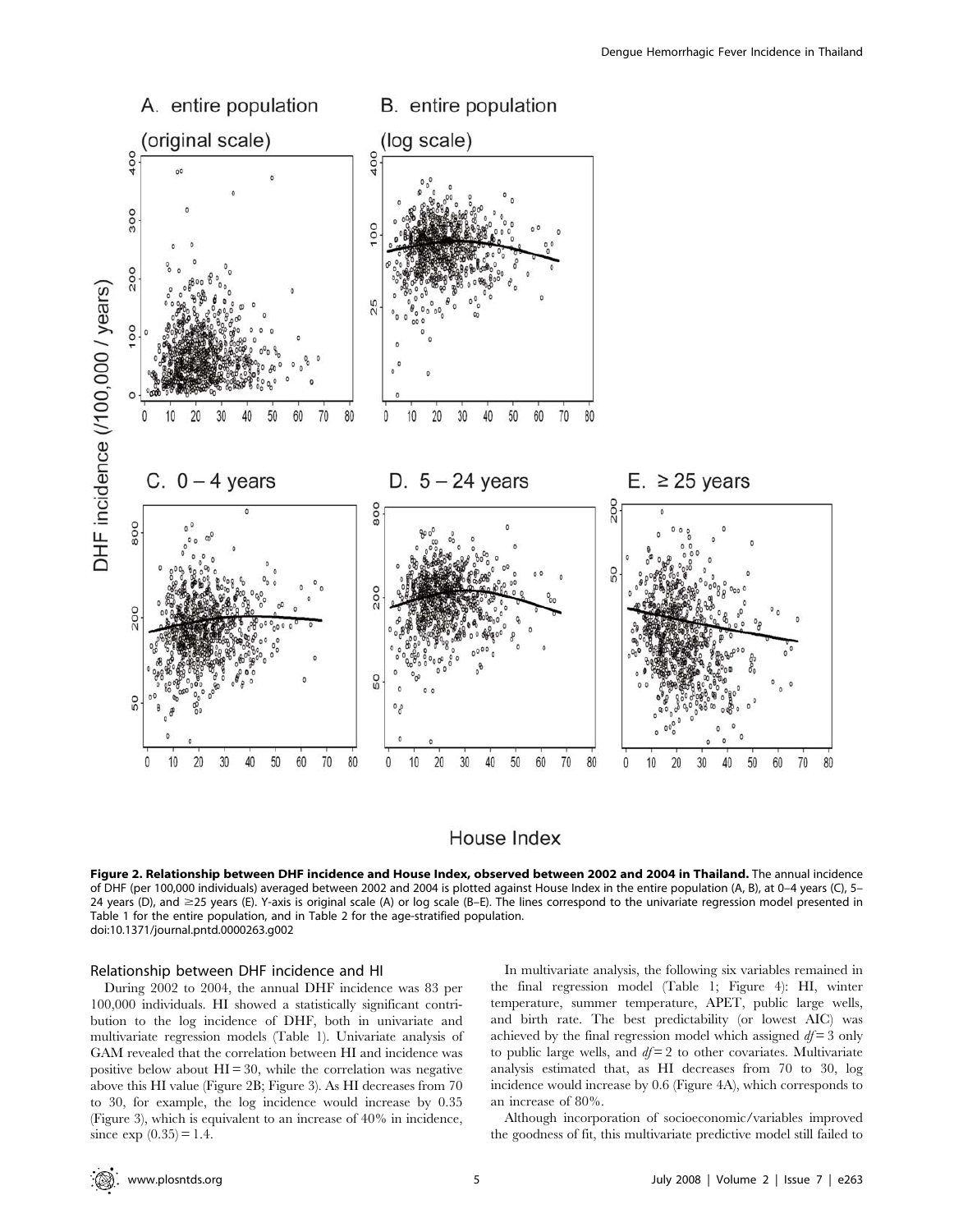

Figure 3. Non-linear responses of the log incidence of DHF to House Index, revealed by univariate analysis of generalized additive model (GAM). The smoothing function obtained from GAM analysis, which regressed the log of DHF incidence reported between 2002 and 2004 against House Index, is presented as the solid line. Dashed line represents the 95% confidence interval, while the spikes on the horizontal axis represent the frequency of data points (or districts) in this and the next figure. doi:10.1371/journal.pntd.0000263.g003

reproduce the very wide variation in the observed incidence (compare Figure 2B vs Figure 5).

## Age-specific relationship between DHF incidence and HI

Further analysis of the age-specific associations between incidence of DHF and HI was conducted, as shown in Table 2. Univariate analysis revealed that incidence and HI were positively correlated in the youngest age class (Figure 2C); whereas, DHF incidence and HI were negatively correlated in the oldest age class (Figure 2E). A non-monotonic relationship between DHF incidence and HI was detected within the intermediate age class (Figure 2D). When the socioeconomic/climatic variables were incorporated, the statistical significance of positive correlation among the youngest age class diminished (Table 2).

#### Simulation

As shown in Figure 6, averaging only the last three years of each simulation resulted in a negligibly detectable relationship between DHF incidence and  $R_0$ , which greatly resembled the empirical relationship (compare with Figure 2B). As the window for averaging increased, the relationship generally became more apparent. The incidences generated by simulations with crossimmunity were much more dispersed than those generated by other simulations, at any window lengths.

GAM was applied to examine the relationship between incidences generated by simulations and  $R_0$  (Figure 7). As a result, GAM detected a non-monotonic relationship in the simulations with cross-immunity (Figure 7A), a negative relationship in those with age-dependency (Figure 7E), and a slightly positive relationship in the control simulations (Figure 7I). Agestratification of the simulation results generated a similar trend in the empirical data, regardless of the presence of cross-immunity or age-dependency (Figure 7B–D, F–H, J–L). That is, a positive correlation was observed between DHF incidence and transmission intensity in the younger population, and a negative correlation was present in the older population.

#### Comparison of predictability

The goodness of fit in predicting incidence by  $R_0$  showed remarkable differences between simulation with cross-immunity and those without cross-immunity (Figure 8). The predictability was much worse in simulation with cross-immunity than in other simulations. In addition, the response to the window length was more complex in the presence of cross-immunity than in other simulations. That is, in simulations without cross-immunity, the predictabilities improved continuously as W increased. In contrast, the predictability in the presence of cross-immunity deteriorated as the window for averaging increased from  $W=3$  to  $W=4$ , then improved up to  $W=6$ . With a small setback at  $W=7$ , it improved again thereafter. Such a complex response of predictability to  $W$ was reproduced at diverse durations of cross-immunity (Figure 9), which were sufficiently long to generate dominant supra-annual periodicities (see Section II and Figure S7 in Protocol S1).

The goodness of fit in predicting actual incidence, either by HI only or by HI and covariates, showed a similarly complex response to  $W$  (Table 3). The predictability attained solely by HI was much inferior to that attained in any simulations (Figure 8). However, the predictability using the multivariate regression model was as good as that in simulations with cross-immunity, up to  $W=8$ .

#### **Discussion**

Our analysis demonstrates that HI is a reliable indicator of transmission intensity, at least at the district level. The usefulness of HI is evident by its highly significant, inverse relationship to mean age, otherwise equivalent to a positive correlation between HI and transmission intensity. Our findings are consistent with observations from Singapore, where an increase in the mean age of patients with dengue infection was preceded by a substantial reduction in HI [13,14].

Analysis of DHF incidence among the entire Thai population revealed that incidence rose up to HI of about 30 and gradually declined thereafter. This non-monotonic relationship appears to be consistent with a state of endemic stability. However, the agedependency in the probability to manifest DHF may not simply satisfy the condition for endemic stability, because DHF occurs more frequently in children than in adults. On the other hand, cross-immunity explains not only this non-monotonic relationship (Figure S2 in Protocol S1), but also the wide variation in incidence of DHF, as well as its complex response to the duration of window for averaging (Figure S8 in Protocol S1). Of note, the regression model comprised of HI and socioeconomic/climatic variables predicted actual incidence to the same goodness of fit, with which  $R_0$  predicted incidence from simulations with cross-immunity (Figure 8). This finding may support the validity of the multivariate regression model, and that of our assumption for cross-immunity, simultaneously.

Stratification of data according to age revealed a positive association between DHF incidence and HI among the youngest population. In contrast, a negative association was observed in the oldest population. These contrasting correlations may be explained as follows. Under low transmission intensity, the majority of individuals in the youngest age class do not possess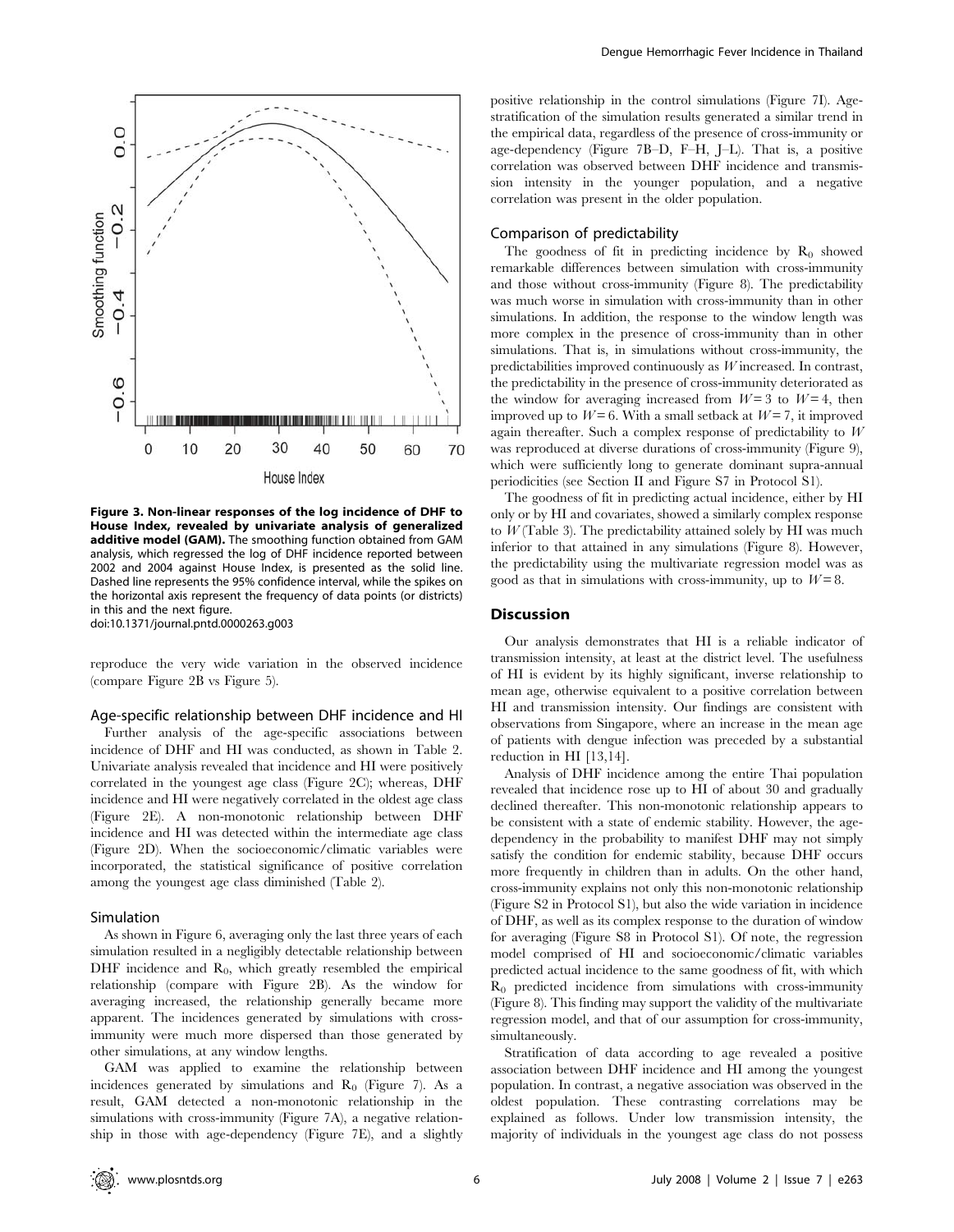

Figure 4. Non-linear responses of the log incidence of DHF to House Index and socioeconomic/climatic variables revealed by multivarite analysis of GAM. The final regression model obtained from the multivariate GAM analysis (Table 1) is presented. Log incidence of DHF reported between 2002 to 2004 was regressed against House Index and socioeconomic/variables. The per capital number of public large wells was assigned with  $df = 3$ , while other covariates were assigned with  $df = 2$ . doi:10.1371/journal.pntd.0000263.g004

antibodies against any serotype and are relatively resistant to DHF. As the transmission intensity increases, a larger number of individuals in this age class possess antibodies to only one serotype, making them predisposed to DHF. Therefore, the correlation between DHF incidence and transmission intensity becomes positive in the youngest age class, as observed here. In contrast, when transmission intensity is low, many in the oldest age class possess antibodies against only one serotype and are predisposed to DHF. As transmission intensity increases, more members of this age class possess antibodies against almost all serotypes, conferring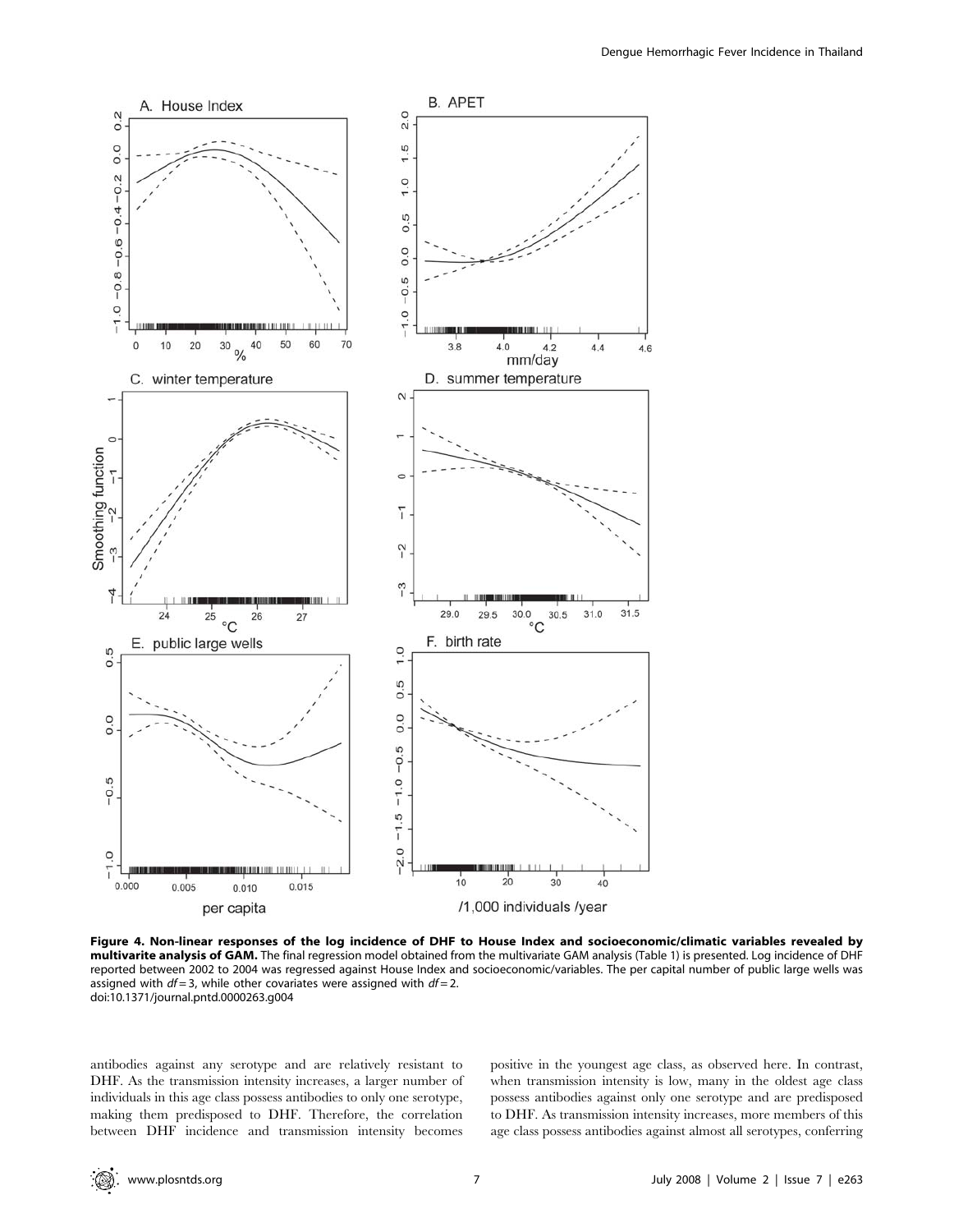

Figure 5. Prediction of DHF incidence based upon House Index and socioeconomic/climatic variables. Incidence of DHF was predicted based upon the final regression model (Table 1) and plotted against House Index. Y-axis is log scale. doi:10.1371/journal.pntd.0000263.g005

resistance to DHF. Importantly, these age-stratified relationships could be reproduced by simulations of any scenarios examined. Therefore, this analysis did not differentiate whether crossimmunity or age-dependency determined the epidemiological characteristics of DHF.

The negative response of incidence to transmission intensity at areas of intense transmission has important public health implications, regardless of its underlying mechanism. The incidence of DHF is affected by the dominant virus serotype, which shifts from period to period [39,40]. In addition, HI measured in one country cannot be compared with HI in another country. Since our analysis was based on a single three-year period in one country, the stability of our estimated HI value at the maximum (''turning'') point should be treated with some caution. However, with these caveats, our results indicate that insufficient reduction of vector abundance in highly endemic areas could result in an increased incidence of DHF. As the HI decreases from the current highest level in Thailand, the incidence of DHF could increase by more than 40%. Any medical/public-health intervention that causes a foreseeable increase of illness should be subject to ethical discussion.

Theoretically, sufficiently radical reduction of vector mosquitoes can achieve a decrease of the entire incidence of DHF. However, it is unclear whether such radical vector control is possible at a nation-wide scale in developing countries. Instead, reduction of the vector population may become stagnant as the vector abundance decreases. Furthermore, even substantial vector reduction (for example, from  $HI = 60$  to10) would not necessarily decrease the final incidence (extrapolate the HI values to incidence in Figure 3 and Figure 4A), but would result most likely in a greater number of DHF cases accumulated over the course of time. This calculation Table 2. Relationship between vector abundance and incidence of DHF stratified for age classes, revealed by GAM.

| $-$ |  |
|-----|--|
|-----|--|

| 14 = 783                                                                        |                  |                                                      |                    |  |  |  |  |  |
|---------------------------------------------------------------------------------|------------------|------------------------------------------------------|--------------------|--|--|--|--|--|
| Age class                                                                       | 0-4 years        | 5-24 years ≥25 years                                 |                    |  |  |  |  |  |
| univariate regression model (df $\dagger$ = 2)<br>1.                            |                  |                                                      |                    |  |  |  |  |  |
| variable                                                                        |                  | $P$ values                                           |                    |  |  |  |  |  |
| House Index                                                                     | 0.044            | 0.001                                                | 0.008              |  |  |  |  |  |
|                                                                                 |                  |                                                      |                    |  |  |  |  |  |
| Deviance                                                                        | 5,592,654        | 12,851,371                                           | 290,947            |  |  |  |  |  |
| $AIC$ <sup><math>#</math></sup>                                                 | 9,200            | 9,852                                                | 6,879              |  |  |  |  |  |
| multivariate regression model (final regression model with mixed df)<br>2.      |                  |                                                      |                    |  |  |  |  |  |
| variables <sup>§</sup>                                                          |                  | $P$ values                                           |                    |  |  |  |  |  |
| House Index                                                                     |                  | $0.031$ (df = 3)                                     | $0.002$ (df = 2)   |  |  |  |  |  |
| <b>APET</b>                                                                     |                  | $< 0.001$ (df = 3) $< 0.001$ (df = 2) 0.006 (df = 2) |                    |  |  |  |  |  |
| winter temperature                                                              |                  | $< 0.001$ (df = 2) $< 0.001$ (df = 2) 0.003 (df = 2) |                    |  |  |  |  |  |
| summer temperature < 0.001 ( $df = 2$ ) < 0.001 ( $df = 2$ ) 0.005 ( $df = 2$ ) |                  |                                                      |                    |  |  |  |  |  |
| public large wells                                                              |                  | $0.002$ (df = 3)                                     | $< 0.001$ (df = 2) |  |  |  |  |  |
| birth rate                                                                      |                  | $< 0.001$ (df = 2)                                   |                    |  |  |  |  |  |
| <b>AVP</b>                                                                      |                  |                                                      | $< 0.001$ (df = 3) |  |  |  |  |  |
| health stations                                                                 |                  |                                                      |                    |  |  |  |  |  |
| high schools                                                                    |                  |                                                      | $0.008$ (df = 3)   |  |  |  |  |  |
| public small wells                                                              |                  |                                                      |                    |  |  |  |  |  |
| private small wells                                                             |                  |                                                      | $< 0.001$ (df = 2) |  |  |  |  |  |
| land ownership                                                                  | $0.001$ (df = 2) |                                                      | $< 0.001$ (df = 3) |  |  |  |  |  |
| Deviance                                                                        | 4,592,236        | 10,128,066                                           | 165,907            |  |  |  |  |  |
| <b>AIC</b>                                                                      | 9,058            | 9,689                                                | 6,476              |  |  |  |  |  |

 $^{\dagger}$  df: degree of freedom;  $^{\ddagger}$  Akaike's Information Criterion;  $^{\mathsf{s}}$  AVP: average vapor pressure (hPa); APET: average pan evapo-transpiration (mm/day). Socioeconomic variables are defined in the text. doi:10.1371/journal.pntd.0000263.t002

suggests that it is extremely difficult for vector control alone to achieve the ultimate goal of control program– reduction of incidence.

#### Supporting Information

#### Protocol S1

Found at: doi:10.1371/journal.pntd.0000263.s001 (0.25 MB DOC)

Table S1 Definition and values of scenario parameters assigned to each simulation of Dengue Hemorrhagic Fever (DHF)

Found at: doi:10.1371/journal.pntd.0000263.s002 (0.04 MB DOC)

Figure S1 Individual-Based Model for Dengue Hemorrhagic Fever (DHF). A. Diagram of the transition between immunological states caused by infections with wild type virus. The transition between immunological states was a result of either viral inoculation (solid arrow) or expiration of time from the most recent inoculation (broken arrow). The serotype(s) that an individual has experienced is recorded as the existence of protective antibodies to this serotype(s). B. Age-dependent probability for a secondary infection to manifest as DHF in a DHF-predisposed individual. Four hypothetical possibilities of age-dependency are defined: no age-dependency  $(A=0)$ , higher probability in younger individuals  $(A = 1)$ , higher probability in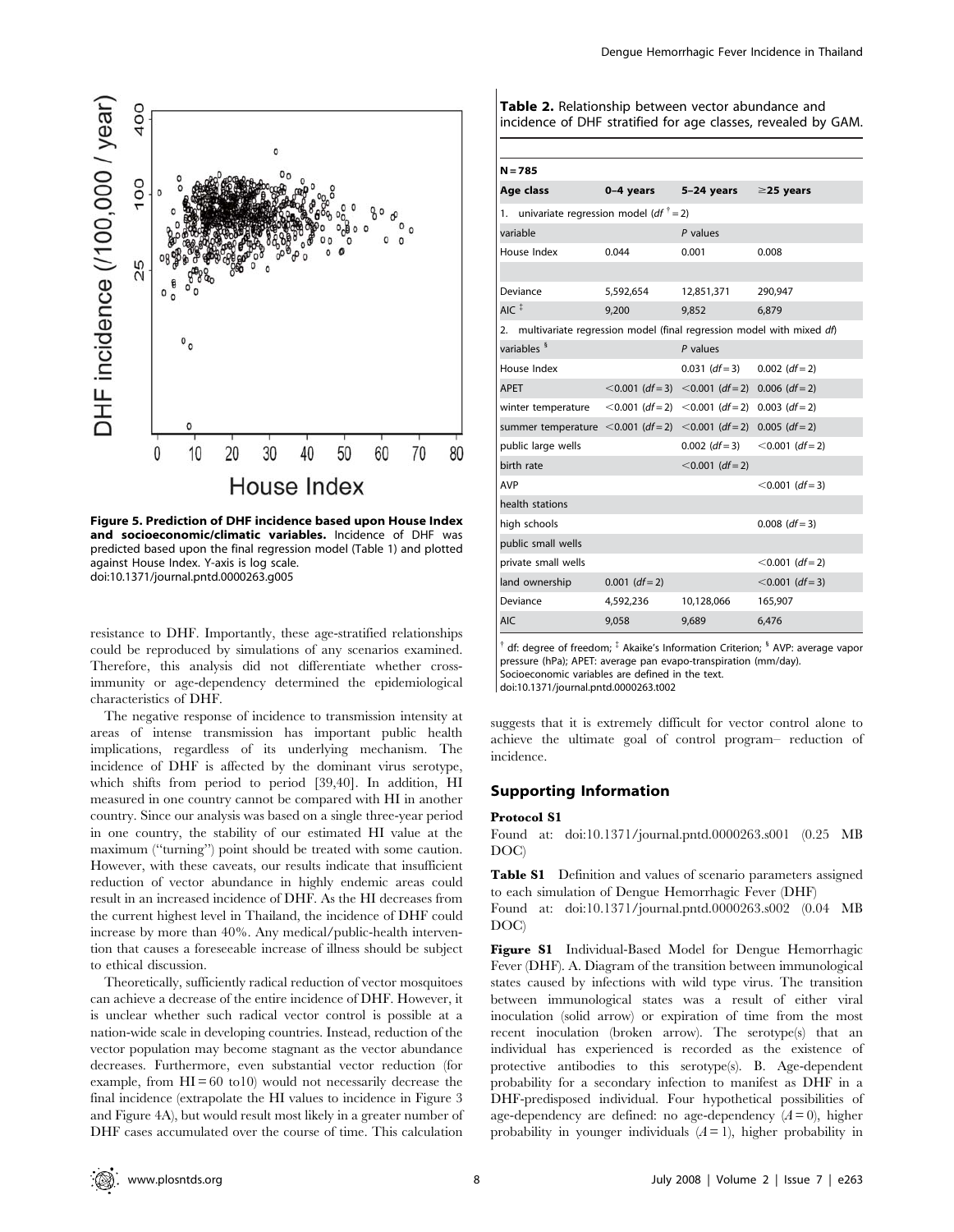



Figure 6. Relationship between DHF incidence and transmission intensity predicted by simulations. Incidence of DHF generated by simulations are plotted over Basic Reproductive Number  $(R_0)$ . The used scenarios are: two-year cross-immunity (A–D); age-dependency which assumed a higher probability of manifesting DHF in the older individuals (E–H); and control scenario without cross-immunity or age-dependency (I– L). Incidences in the last "W" years in each simulation were averaged, where W = 3 years (A, E, I), 10 years (B, F, J), 20 years (C, G, K), or 40 years (D, H, L). Y-axis is log scale.

doi:10.1371/journal.pntd.0000263.g006

older individuals  $(A = 2)$ , and complex age-dependent DHF manifestation  $(A = 3)$ .

Found at: doi:10.1371/journal.pntd.0000263.s003 (0.74 MB TIF)

Figure S2 Relationship between DHF incidence and transmission intensity  $(R_0)$  generated by cross-serotype immunity. Results from simulations, which assumed the cross-protective period  $(^\alpha C^\gamma)$ to be (A) 0 year, (B) 1 year, or (C) 2 years, are presented. No agedependency was assumed for DHF manifestation (i.e.,  $A = 0$ ). Infection with four serotypes was required to confer life-long resistance to DHF  $(L=4$  serotypes). Transmission enhancement was not assumed  $(E=1)$ . Qualitatively similar results were obtained with  $L = 2$  or 3 and with  $E = 2$  or 20.

Found at: doi:10.1371/journal.pntd.0000263.s004 (0.21 MB TIF)

Figure S3 Relationship between DHF incidence and transmission intensity generated by age-dependent manifestation of DHF. The results of simulation are presented for four age-dependencies (A) of DHF manifestation. No cross-protection was assumed (i.e.,  $C = 0$  year). Infection with four serotypes was required to confer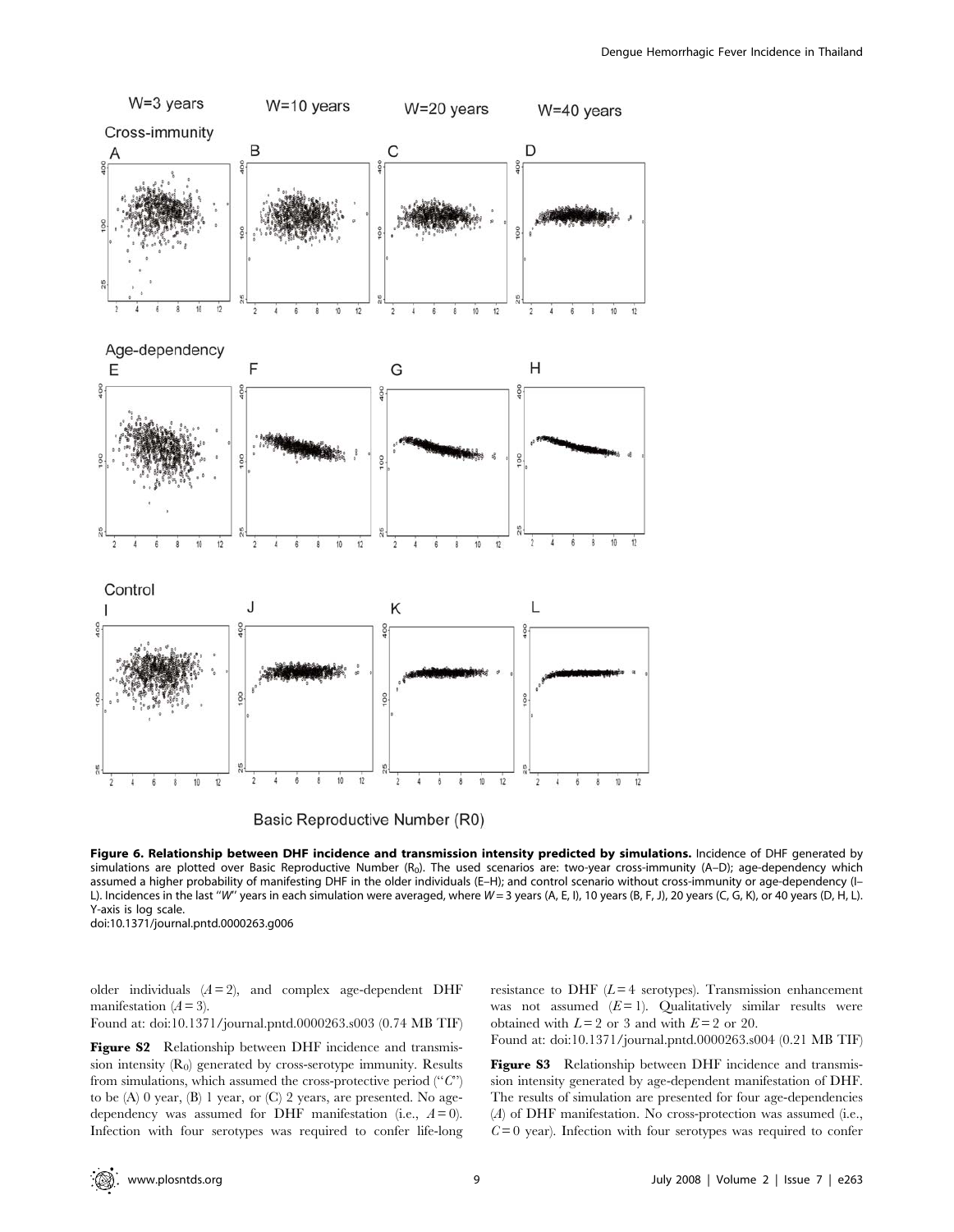



Figure 7. Age-specific relationship between DHF incidence and transmission intensity predicted by simulations. Age-stratified incidence of DHF in the last three years from each simulation were averaged. The parameters inputted to simulations were: two-year cross-immunity (A–D); age-dependency which assumes a higher probability of manifesting DHF in older individuals (E–H); control scenario without cross-immunity or age-dependency (I–L). DHF incidence presented for the entire population (A, E, I) or stratified into 0–4 years (B, F, J), 5–24 years (C, G, K), and  $\geq$ 25 years (D, H, L). Y-axis is log scale. doi:10.1371/journal.pntd.0000263.g007

life-long immunity  $(L = 4$  serotypes). Transmission enhancement was not assumed  $(E = 1)$ . Qualitatively similar results were obtained with  $L = 2$  or 3, and with  $E = 2$  or 20.

Found at: doi:10.1371/journal.pntd.0000263.s005 (0.26 MB TIF)

Figure S4 Relationship between DHF incidence and transmission intensity generated by transmission enhancement. Transmission enhancement  $(E)$  during manifesting DHF was assumed to be 1 (no enhancement), 2 or 20. No age-dependency or cross-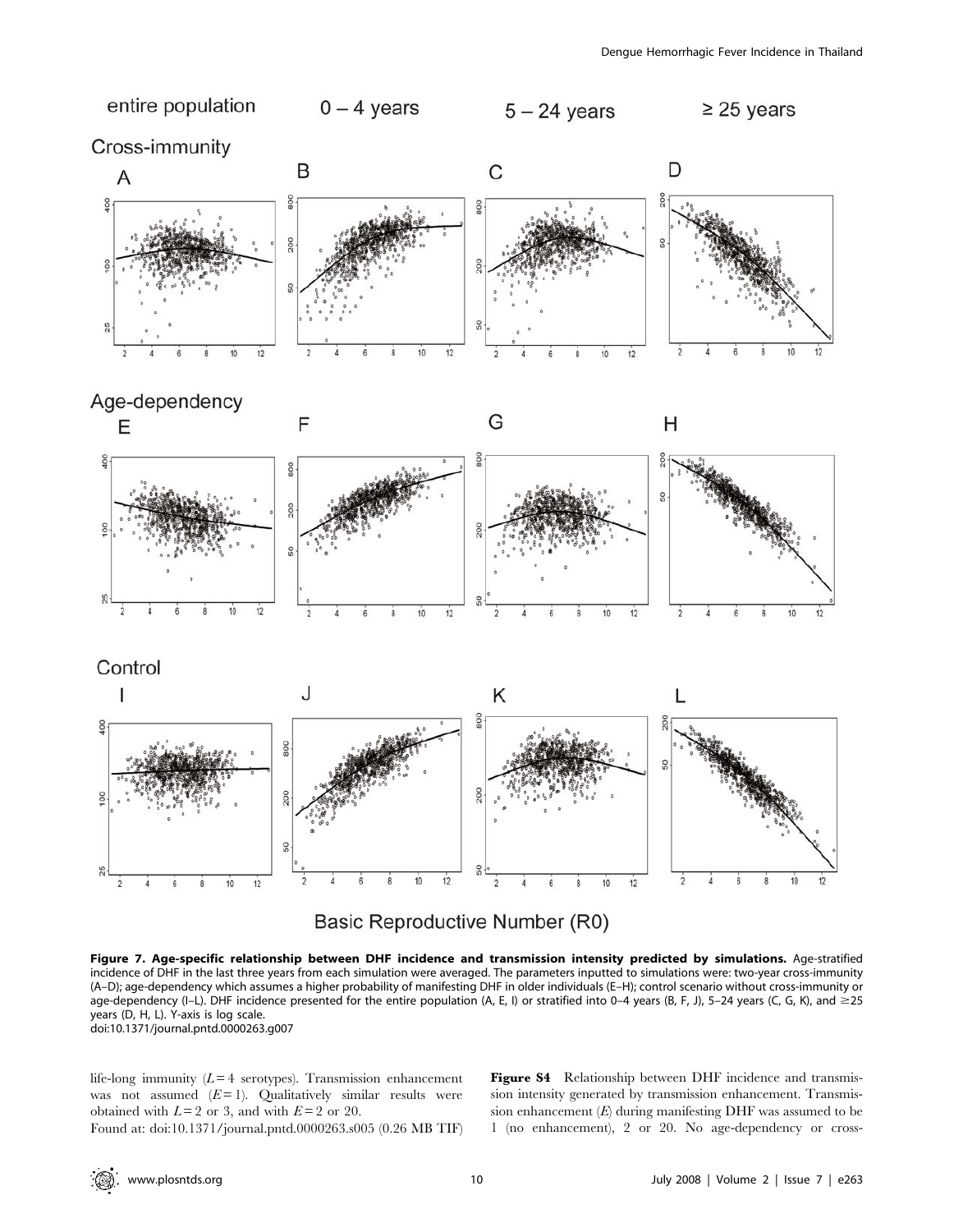

Figure 8. Goodness of fit in predicting the incidence of DHF obtained either from actual epidemiological data, or from simulations. The goodness of fit in the regression models for incidence of DHF is plotted over the window length (''W'') with which the incidence was averaged. For actual epidemiological data, the most recent W years descending from 2004 were averaged. For simulations, the last W years in each simulation were averaged. Actual incidence was regressed against HI only (square), or against HI and socioeconomic variables (circle) (Table 3), while incidence in simulations were regressed against R<sub>0</sub> with  $df = 2$  assigned. The goodness of fit as inversely measured by Akaike's Information Criterion (AIC) (A), and the deviance (B) were obtained from GAM models. The scenario parameters for simulations were: cross-immunity (X); age-dependency (diamond); or control scenario without cross-immunity or age-dependency (triangle). doi:10.1371/journal.pntd.0000263.g008

protection was assumed (i.e.,  $A = 0$ ,  $C = 0$  year). Infection with four serotypes was required to confer life-long immunity  $(L=4)$ serotypes). Qualitatively similar results were obtained with  $L = 2$ or 3.



Window for averaging (W, years)

Figure 9. Responses of predictability of DHF incidence to the window length for averaging, at diverse durations of crossimmunity. The predictability of DHF incidence was inversely measured by deviance and plotted to W (see the legend for Figure 8). Simulations with diverse durations of cross-immunity examined in the sensitivity analysis are compared. The results for cross-immunity (C) of 0, 0.5, 2 and 4 years are presented.

doi:10.1371/journal.pntd.0000263.g009

Found at: doi:10.1371/journal.pntd.0000263.s006 (0.18 MB DOC)

Figure S5 Temporal pattern of alternating serotypes in the presence of cross immunity and effects of a sudden drop in transmission intensity. Examples of serotype-specific incidence of DHF are presented. The last 40 years are presented.

Found at: doi:10.1371/journal.pntd.0000263.s007 (1.18 MB TIF)

Figure S6 Relationship between mean age of DHF cases and Dengue transmission intensity  $(R_0)$  Mean age of DHF cases is plotted against transmission intensity  $(R_0)$ . The result for a parameter setting  $(C=2$  years,  $L=4$  serotypes,  $A=$  no agedependency,  $E = 1$ ) is presented. All other parameter combinations examined generated similarly negative correlations between mean age of DHF cases and  $R_0$ .

Found at: doi:10.1371/journal.pntd.0000263.s008 (0.14 MB TIF)

Figure S7 Periodicity profile (periodogram) for incidence generated by simulations for Dengue Hemorrhagic Fever (DHF). Individual-based simulation for DHF (described in the accompanying manuscript) was executed for 150 years, from which monthly incidence for the last 40 years was analyzed by fast Fourier transform with Daniell smoothing (provided in R 2.6.2). Parameters for simulations are as follows: cross-immunity of 0.5 year (A–C), one year (D–F), two years (G–I), three years (J–L), and four years (M–O); age-dependency, which attributes a higher probability of manifesting DHF to the older population [defined as  $A = 2$  in the accompanying manuscript] (P–R); control (i.e., no cross-immunity, no age-dependency) (S–U). Transmission intensity inputted to simulations were  $R_0 = 3$  (A, D, G, J, M, P, S),  $R_0 = 6$ (B, E, H, K, N, Q, T), or  $R_0 = 12$  (C, F, I, L, O, R, U). We executed each parameter setting in duplicate, and confirmed that the resulting periodograms were very similar. The highest spectrum intensity was presented as 1, for each parameter setting.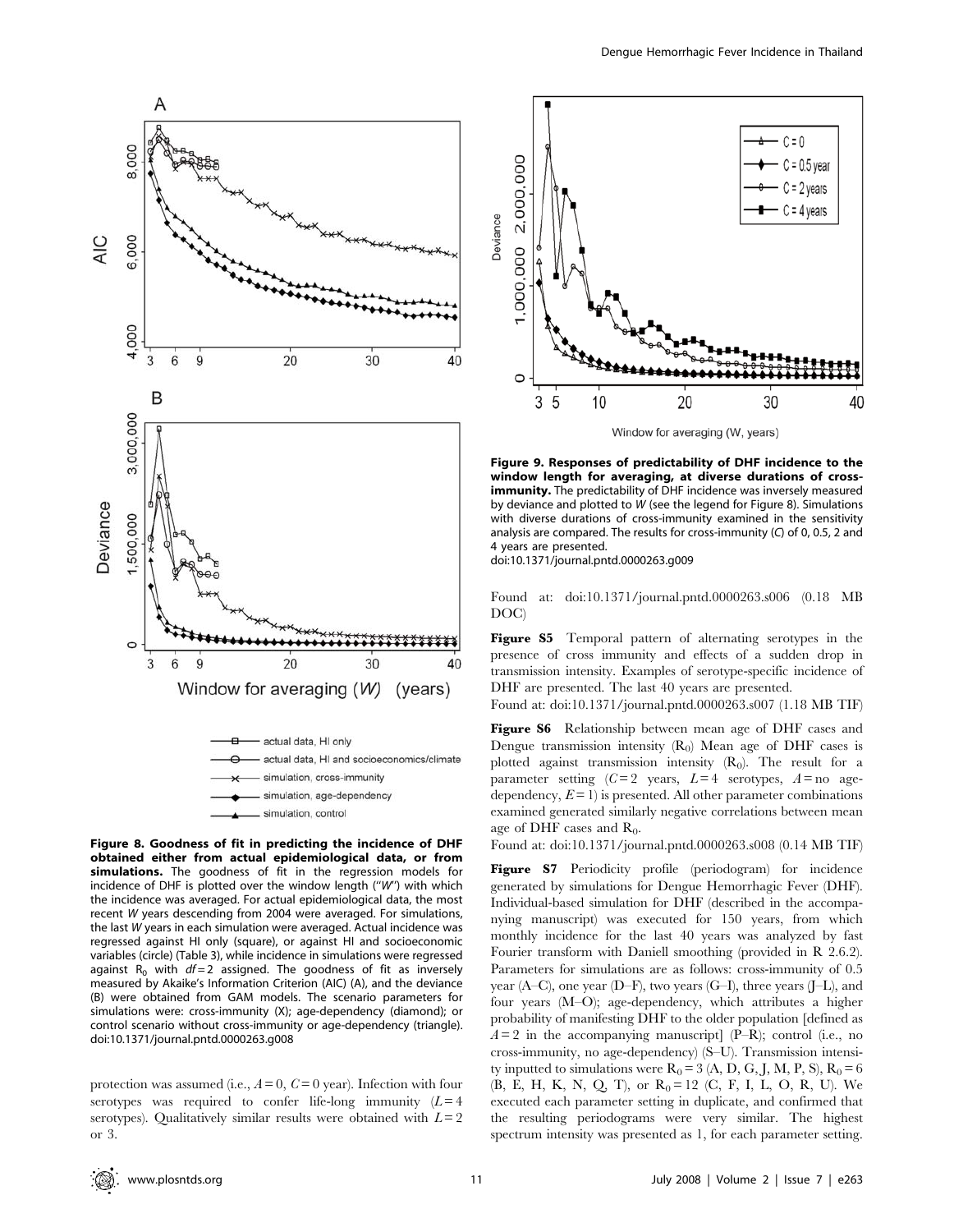Table 3. Contribution of vector abundance and socioeconomic/climatic factors in explaining log incidence of DHF averaged over diverse durations, revealed by GAM.

| $N = 785$                                                               |                         |                |        |        |                |        |        |       |        |
|-------------------------------------------------------------------------|-------------------------|----------------|--------|--------|----------------|--------|--------|-------|--------|
| window for averaing (years)                                             | $\overline{\mathbf{3}}$ | $\overline{4}$ | 5      | 6      | $\overline{7}$ | 8      | 9      | 10    | 11     |
| 1. univariate regression model ( <i>df</i> $\dagger$ = 2)               |                         |                |        |        |                |        |        |       |        |
| variable                                                                | level of P values       |                |        |        |                |        |        |       |        |
| House Index                                                             | $***$                   | $***$          | $***$  | $\ast$ | $*$            | $\ast$ | $***$  | $***$ | $\ast$ |
| AIC <sup>#</sup>                                                        | 8,428                   | 8,767          | 8,477  | 8,239  | 8,250          | 8,183  | 8,040  | 8,069 | 7,993  |
| 2. multivariate regression model (final regression model with mixed df) |                         |                |        |        |                |        |        |       |        |
| variables <sup>§</sup>                                                  | level of P values       |                |        |        |                |        |        |       |        |
| House Index                                                             | $\ast$                  | $\ast$         | $\ast$ | $\ast$ | $\ast$         | $\ast$ | $\ast$ |       |        |
| <b>APET</b>                                                             | $***$                   | $***$          | $***$  | $***$  | $***$          | $***$  | $***$  | $*$   |        |
| winter temperature                                                      | $***$                   | $***$          | $***$  | $***$  | $***$          | $***$  | $***$  | $***$ | $***$  |
| summer temperature                                                      | $***$                   | $***$          |        |        | $***$          | $\ast$ | $\ast$ | $***$ | $\ast$ |
| public large wells                                                      | $***$                   | $***$          | $***$  | $***$  | $\ast$         |        |        |       |        |
| birth rate                                                              | $***$                   | $***$          | $***$  | $***$  | $***$          | $***$  | $***$  | $***$ | $***$  |
| AIC                                                                     | 8,223                   | 8,497          | 8,180  | 7,932  | 8,037          | 8,011  | 7,908  | 7,913 | 7,905  |

df: degree of freedom;  $\frac{1}{4}$  Akaike's Information Criterion;  $\frac{1}{4}$  APET: average pan evapo-transpiration (mm/day). Socioeconomic variables are defined in the text. Variable "public large wells" was assigned  $df = 3$ . All other independent variables were assigned  $df = 2$ .  $\cdot$ : P<0.05,  $\cdot$ \*: P<0.01, \*\*\*: P<0.001. doi:10.1371/journal.pntd.0000263.t003

Found at: doi:10.1371/journal.pntd.0000263.s009 (0.87 MB TIF)

Figure S8 Standard deviation in the asynchronous sinusoidal incidences. One hundred sinusoidal curves, with asynchronous phases, were generated, to emulate the incidence of DHF. The sinusoidal incidence was averaged for diverse window lengths  $($  " $W$ "), and standard deviation was measured among these averaged incidences. A. Each sinusoidal time-series follows cycles of exactly one year (diamond) or three years (x). B. To add noise to the cycles, the cycle at each time-series was selected randomly between 0.8 and 1.2 years (diamond), or between 2.6 and 3.4 years (x).

Found at: doi:10.1371/journal.pntd.0000263.s010 (0.47 MB TIF)

Alternative Language Abstract S1 Translation of the Abstract into Japanese by Yoshiro Nagao

Found at: doi:10.1371/journal.pntd.0000263.s011 (0.09 MB PDF)

## References

- 1. Gubler DJ (1997) Dengue and dengue hemorrhagic fever: its history and resurgence as a global public health problem. In: Gubler DJ, Kuno G, eds (1997) Dengue and Dengue Hemorrhagic Fever. Wallingford: CAB International. pp  $1-99.$
- 2. Cleland JB, Bradley B, McDonald W (1916) On the transmission of Australian dengue by the mosquito Stegomyia fasciata. Medical Journal of Australia 2: 179–205.
- 3. Siler JF, Hall MW, Hitchens AP (1926) Dengue: the history, epidemiology, mechanism of transmission, etiology, clinical manifestations, immunity, and prevention. Philippine Journal of Science 29: 1–304.
- 4. Simmons JS, St John JH, Reynolds FHK (1931) Experimental studies of dengue. Philippine Journal of Science 44: 1–247.
- 5. Sabin AB (1952) Research on dengue during World War II. Am J Trop Med Hyg 1: 30–50.
- 6. Hawkes RA (1964) Enhancement of the Infectivity of Arboviruses by Specific Antisera Produced in Domestic Fowls. Aust J Exp Biol Med Sci 42: 465–482.
- 7. Hawkes RA, Lafferty KJ (1967) The enhancement of virus infectivity by antibody. Virology 33: 250–261.
- 8. Halstead SB, O'Rourke EJ (1977) Antibody-enhanced dengue virus infection in primate leukocytes. Nature 265: 739–741.
- 9. Halstead SB, O'Rourke EJ (1977) Dengue viruses and mononuclear phagocytes. I. Infection enhancement by non-neutralizing antibody. J Exp Med 146: 201–217.
- 10. Sangkawibha N, Rojanasuphot S, Ahandrik S, Viriyapongse S, Jatanasen S, et al. (1984) Risk factors in dengue shock syndrome: a prospective epidemiologic

## Acknowledgments

We thank the community volunteers as well as the staff of vector control units and regional vector-borne disease control offices. We thank Professor Takashi Mashimo, Dr. Katia Koelle, Dr. Joseph Egger, Mrs. Ladda Likityingwara, Dr. Usavadee Thavara, Ms. Pensri Chitnumsup, Dr. Ichiro Kurane, Dr. Diarmid Campbell-Lendrum, and Professor Susumu Hotta for their advice and assistance. We are grateful to a reviewer for suggesting the use of GAM.

#### Author Contributions

Conceived and designed the experiments: ST. Analyzed the data: PC CD YN WS MT. Contributed reagents/materials/analysis tools: WS. Wrote the paper: PC CD YN ST. Organized collaboration and collected data:. Conducted entomological surveys:.

study in Rayong, Thailand. I. The 1980 outbreak. Am J Epidemiol 120: 653–669.

- 11. Hay SI, Myers MF, Burke DS, Vaughn DW, Endy T, et al. (2000) Etiology of interepidemic periods of mosquito-borne disease. Proc Natl Acad Sci U S A 97: 9335–9339.
- 12. Cazelles B, Chavez M, McMichael AJ, Hales S (2005) Nonstationary influence of El Nino on the synchronous dengue epidemics in Thailand. PLoS Med 2: e106. doi:10.1371/journal.pmed.0020106.
- 13. Ooi EE, Goh KT, Gubler DJ (2006) Dengue prevention and 35 years of vector control in Singapore. Emerg Infect Dis 12: 887–893.
- 14. Egger JR, Ooi EE, Kelly DW, Woolhouse ME, Davies CR, et al. (2007) Reconstructing historical changes in the force of infection of dengue fever in Singapore: implications for surveillance and control. Bulletin of the World Health Organization 86: 187–196.
- 15. Coleman PG, Perry BD, Woolhouse ME (2001) Endemic stability–a veterinary idea applied to human public health. Lancet 357: 1284–1286.
- 16. Egger JR, Coleman PG (2007) Age and clinical dengue illness. Emerging Infectious Diseases 13: 924–925.
- 17. Anderson RM, May RM (1991) Infectious Diseases of Humans: Dynamics and Control. Oxford: Oxford University Press.
- 18. Dantes HG, Koopman JS, Addy CL, Zarate ML, Marin MA, et al. (1988) Dengue epidemics on the Pacific Coast of Mexico. Int J Epidemiol 17: 178–186.
- 19. Guzman MG, Kouri G, Valdes L, Bravo J, Alvarez M, et al. (2000) Epidemiologic studies on Dengue in Santiago de Cuba, 1997. Am J Epidemiol 152: 793–799; discussion 804.